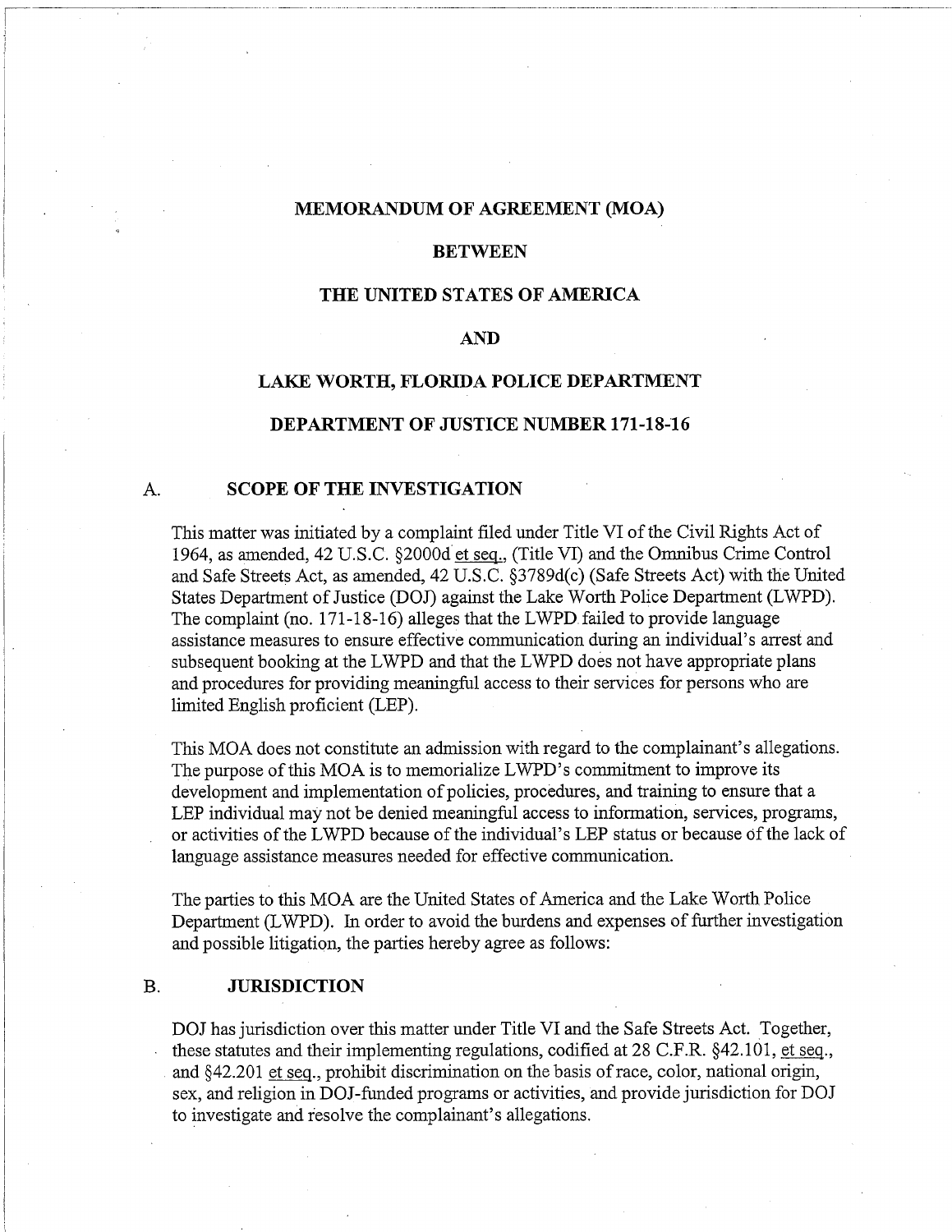The Department is authorized under 28 C.F.R. Part 42, Subpart C and Subpart D, to investigate the complaint in this matter to determine LWPD's compliance with Title VI and the Safe Streets Act, to issue findings, and, where appropriate to negotiate and secure voluntary compliance. Furthermore, the Attorney General is authorized under 28 C.F.R. 842.108 and 28 C.F.R. 542.210, to suspend or terminate financial assistance to the LWPD provided by the Department should the Department fail to secure voluntary compliance pursuant to Subpart C or Subpart D or bring a civil suit to enforce the rights of the United States under applicable federal, state, or local law.

The Department has not issued a finding of non-compliance against the LWPD. LWPD does not admit to violating any provision of law, regulation, or other authority cited in this MOA.

# C. **POLICY REVISIONS**

1. The LWPD agrees to comply with Title VI, the Safe Streets Act, and implementing regulations and to provide meaningful access to all individuals in encounters with the police department regardless of their national origin or limited ability to speak, read, write, or understand English. LWPD will take reasonable steps to ensure that it communicates effectively with LEP persons in the language(s) in which they are proficient.

2. The attached Language Assistance Plan and Language Assistance Policy Statement, General Order 4.4.5, which are incorporated by reference as part of this MOA [Attachment A] will be adopted upon the effective date of this Agreement. The LWPD will take the following steps:

a. Distribute the Language Assistance Plan and Language Assistance Policy Statement to all staff, employees, officers, and managers in LWPD;

b. Distribute the LWPD's Language Assistance Plan and Language Assistance Policy Statement to a variety of community organizations serving LEP communities encountered by LWPD, including, but not limited to, those serving LEP individuals who speak Spanish, Haitian-Creole, Mayan languages, and other LEP communities served or encountered by LWPD; and

c. Translate the final paragraph [paragraph 51 of the Language Assistance Policy Statement into Spanish, Haitian Creole, and others as appropriate and post the English and translated versions in a public area of the police department building.

Within 30 days of the effective date of this Agreement, LWPD will provide DOJ with a record of the actions described in paragraphs a, b, and c above.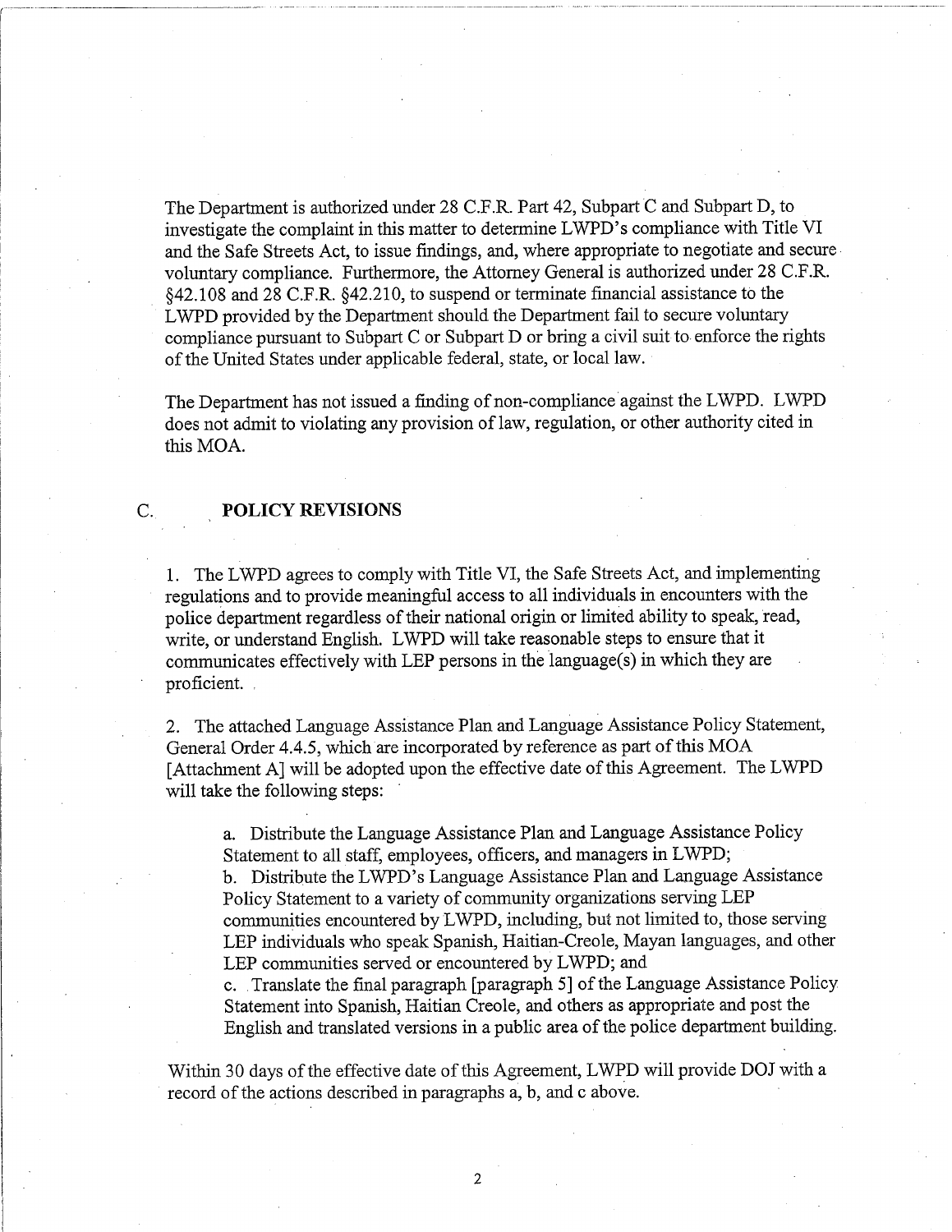3. Withn **120 days** of the effective date of this Agreement, LWPD will develop and submit to DOJ for approval Language Assistance Operating Procedures and applicable Implementing Memoranda, consistent with General Order 4.4.5 [Attachment A] and DOJ Final Guidance to Federal Financial Assistance Recipients Regarding Title VI Prohibition Against National Origin Discrimination Affecting Limited English Proficient Persons [Attachment B]. These Operating Procedures and applicable Implementing Memoranda will focus on instructions for staff and officers regarding implementation of the policy.

4. Within **60 days** of approval by DOJ, LWPD will implement the Operating Procedures and Implementing Memoranda, consistent with the DOJ Final Guidance to Federal Financial Assistance Recipients Regarding Title VI Prohibition Against National Origin Discrimination Affecting Limited English Proficient Persons [Attachment B] . LWPD will distribute these documents to all officers, Communication's Unit employees, and any other employees whose position would require contact with the public, and to any supervisors of such employees.

**5.** Withn **60 days** of the effective date of this Agreement, LWPD shall identify a process for assessing the proficiency and qualifications of bilingual staff used to conduct monolingual conversations; a process for assessing and ensuring the qualifications of staff used to provide interpretations; and a training program that ensures initial and periodic training to improve language skills, to identify language needs of individuals who are not Spanish, Creole, or English proficient, and to ensure that those used to interpret and/or conduct monolingual conversations are skilled and qualified to do so. Upon approval by DOJ, these processes shall be incorporated into General Order 4.4.5.

# D. **TRAINING, POLICY** AND **DOCUMENTATION**

1. Except as otherwise specified in this MOA, at **90 days** after approval by the Department of all documents required under section C of this MOA, and thereafter for two years at the yearly anniversary of that date, LWPD will submit written documentation to DOJ summarizing the actions LWPD has taken to implement ths MOA, and actions taken consistent with the attached Language Assistance Plan and Language Assistance Policy Statement [Attachment A], Department of Justice Final Guidance to Federal Financial Assistance Recipients Regarding Title VI Prohibition Against National Origin Discrimination Affecting Limited English Proficient Persons [Attachment B], and documents developed and approved under section C above.

2. Within **120 days** of approval by DOJ of all documents required under section C above, LWPD will provide DOJ with evidence that all staff members of the LWPD having potential contact with LEP persons have been trained during in-service training sessions on the policies and procedures for ensuring effective communication with LEP

 $\overline{3}$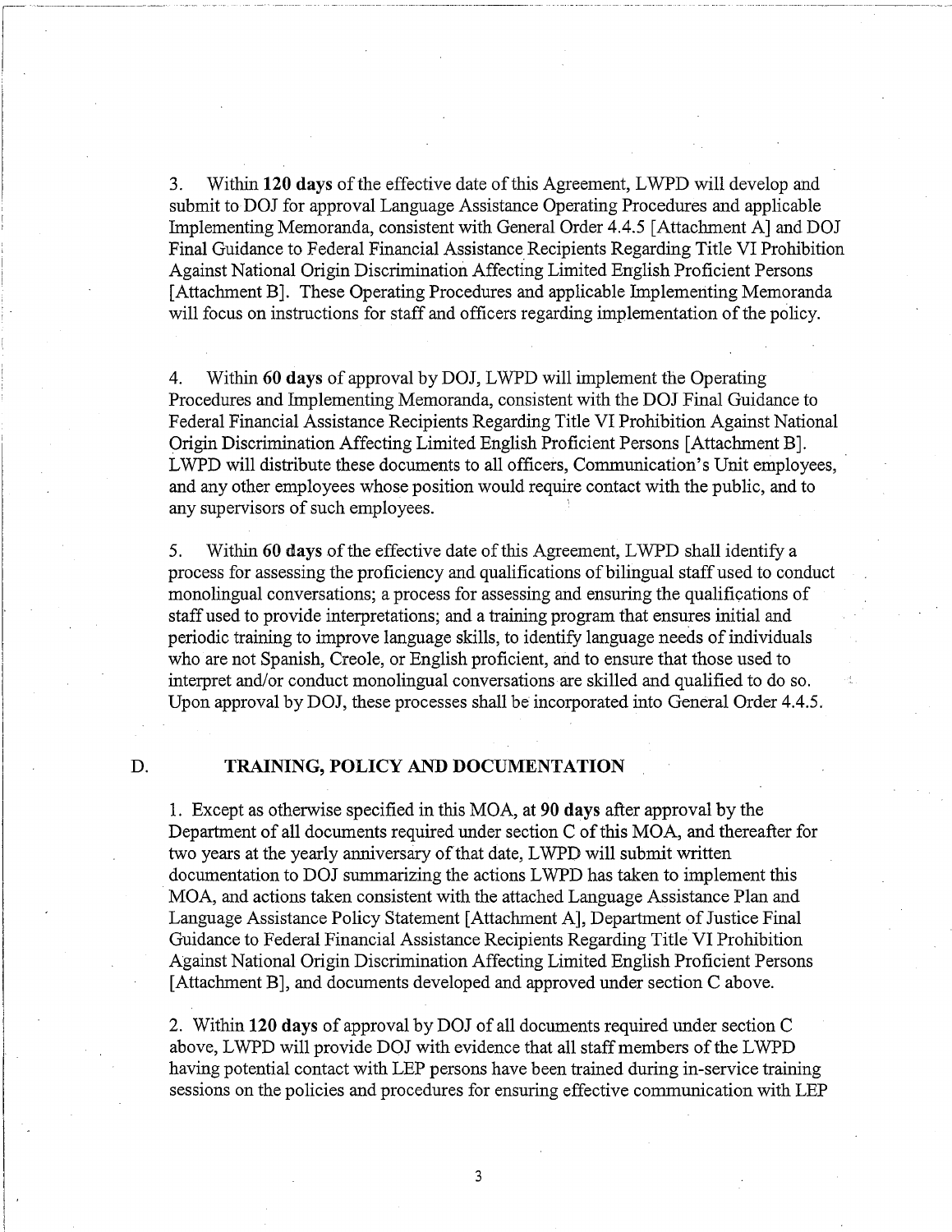persons. Additional periodic, in-service, and newly hred employee training will be provided and reported upon annually as noted elsewhere in this Agreement.

3. DOJ may review compliance with this MOA at any time. If the Department believes that LWPD has failed to comply in a timely manner with any requirement of this MOA without obtaining sufficient advance written agreement from DOJ for a modification of the relevant terms, DOJ will so notify LWPD in writing and will attempt to resolve the issue or issues in good faith. If DOJ is unable to reach a satisfactory resolution of the issue or issues raised within **30 days** of the date it provided notice to LWPD, it may institute a civil action in federal district court to enforce the terms of this Agreement.

4. Failure by DOJ to enforce this entire MOA or any provision thereof with regard to any deadline or any other provision herein shall not be construed as a waiver of DOJ's right to enforce other deadlines and provisions of this MOA.

5. This MOA is a public document. Upon request, a copy of this document or any information contained in it shall be made available to any person by LWPD or DOJ.

6. This MOA constitutes the entire agreement between the parties on the matters raised herein, and no other statement, promise, or agreement, either written or oral, made by either party or agents of either party, that is not contained in this written MOA, shall be enforceable. This MOA does not purport to remedy any other potential violations of Title VI and/or the Safe Streets Act or any other federal law. This MOA does not affect LWPD's continuing responsibility to comply with Title VI, the Safe Streets Act, or any other federal law. Nor does it preclude DOJ from carrying out its duties under Title VI and the Safe Streets Act should a new complaint be filed with DOJ.

7. No person or entity is intended to be a third-party beneficiary of the provisions of this MOA for purposes of any civil, criminal, or administrative action. Nor shall any person or entity be permitted to assert any claim or right as a beneficiary or protected class under this MOA. This MOA is not intended to impair or expand the right of any person or organization to seek relief against the LWD or its officials, employees, or agents for their conduct; accordingly, this MOA does not alter any legal standards governing such claims.

8. This MOA shall not be used against the LWPD in any proceeding other than a proceeding as between the United, States and the LWPD.

9. The effective date of this MOA is the date of the last signature below.

10. This MOA will remain in effect for two years after approval by DOJ of the final submission required under section C.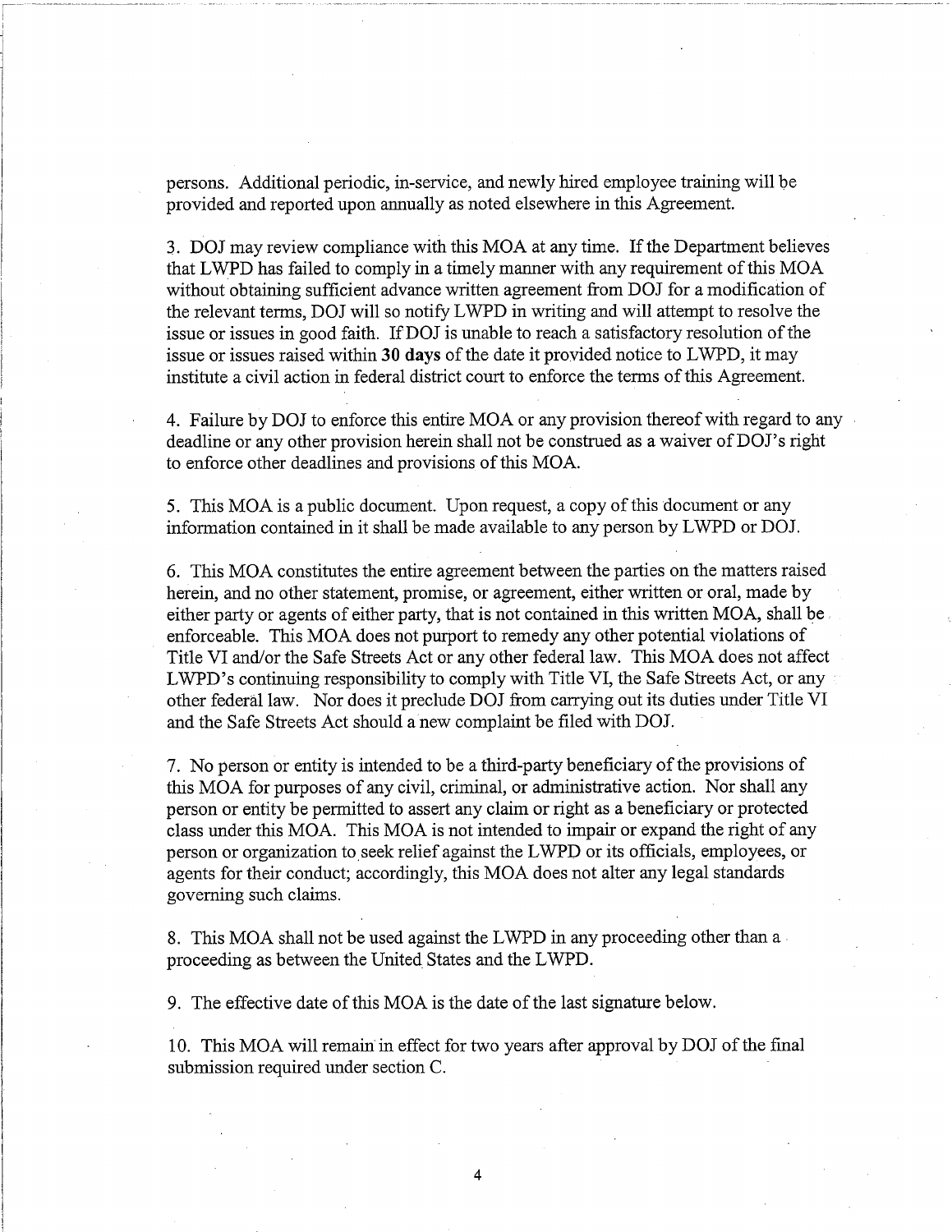11. The person signing for the Lake Worth Police Department represents that he is authorized to bind LWPD to this MOA.

,

For Lake Worth, Florida: For the United States:

LAKE WORTH POLICE DEPARTMENT Assistant Attorney General

WAN J..KIM

By:  $M$ 

Lake Worth, FL 33460 LAURIE A. GELMAN, Attorney

By: Merrey a. Friedlander)

WILLIAM E. SMITH, Chief of Police MERRILY A. FRIEDLANDER, Chief<br>
Lake Worth Police Department CHRISTINE STONEMAN, Deputy Ch CHRISTINE STONEMAN, Deputy Chief 120 North G Street ELIZABETH KEENAN, Deputy Chief DEBORAH RAGINS, Investigator U.S. Department of Justice Civil Rights Division 950 Pennsylvania Avenue, N. W. Coordination and Review Section Washington, DC 20530

Date: **3-**13 **-0**7 Date: 3/ra!07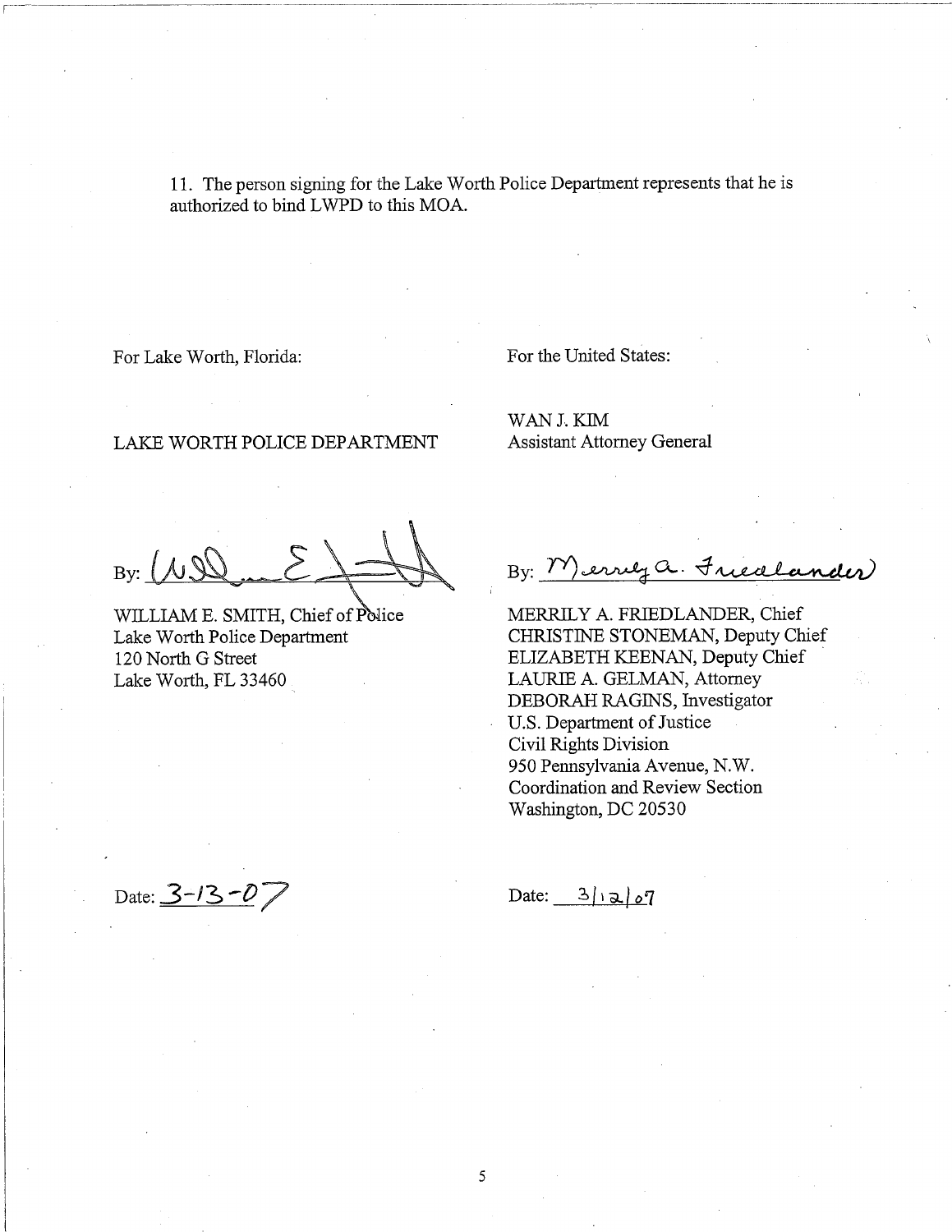ATTACHMENT A -Memorandum of Agreement Between The United States and the Lake Worth, FL Police Department

# **LAKE WORTH POLICE DEPARTMENT**

# **GENERAL ORDER**

#### **SUBJECT: LANGUAGE ASSISTANCE PLAN**

**NUMBER: 4.4.5 EFFECTIVE DATE:**  $/ 1/07$ 

**PAGES: 10** 

**SUPERSEDES:** G.O. 4.4.5 dated 04/05/04

ACCREDITATION STANDARDS:

#### **PURPOSE**

The Lake Worth Police Department recognizes the importance of effective and accurate communication between its personnel and the community that they serve. Language barriers can impede effective and accurate communication in a variety of ways. Language barriers can sometimes inhibit or even prohibit individuals with limited English proficiency (LEP) from accessing and/or understanding important rights, obligations, and services, or from communicating accurately and effectively in difficult situations. Hampered communication with LEP victims, witnesses, alleged perpetrators, and community members can present the LWPD with safety, evidentiary, and ethical challenges. Ensuring maximum communication ability between law enforcement and all segments of the community serves the interests of both.

The purpose of this Directive is to establish effective guidelines for departmental personnel to follow wben providing services to, or interacting with, individuals who are LEP consistent with federal law prohibiting national origin discrimination, including Title VI of the Civil Rights Act and implementing regulations.

#### **POLICY**

All LWPD personnel shall adhere to this Directive in order to take reasonable steps to provide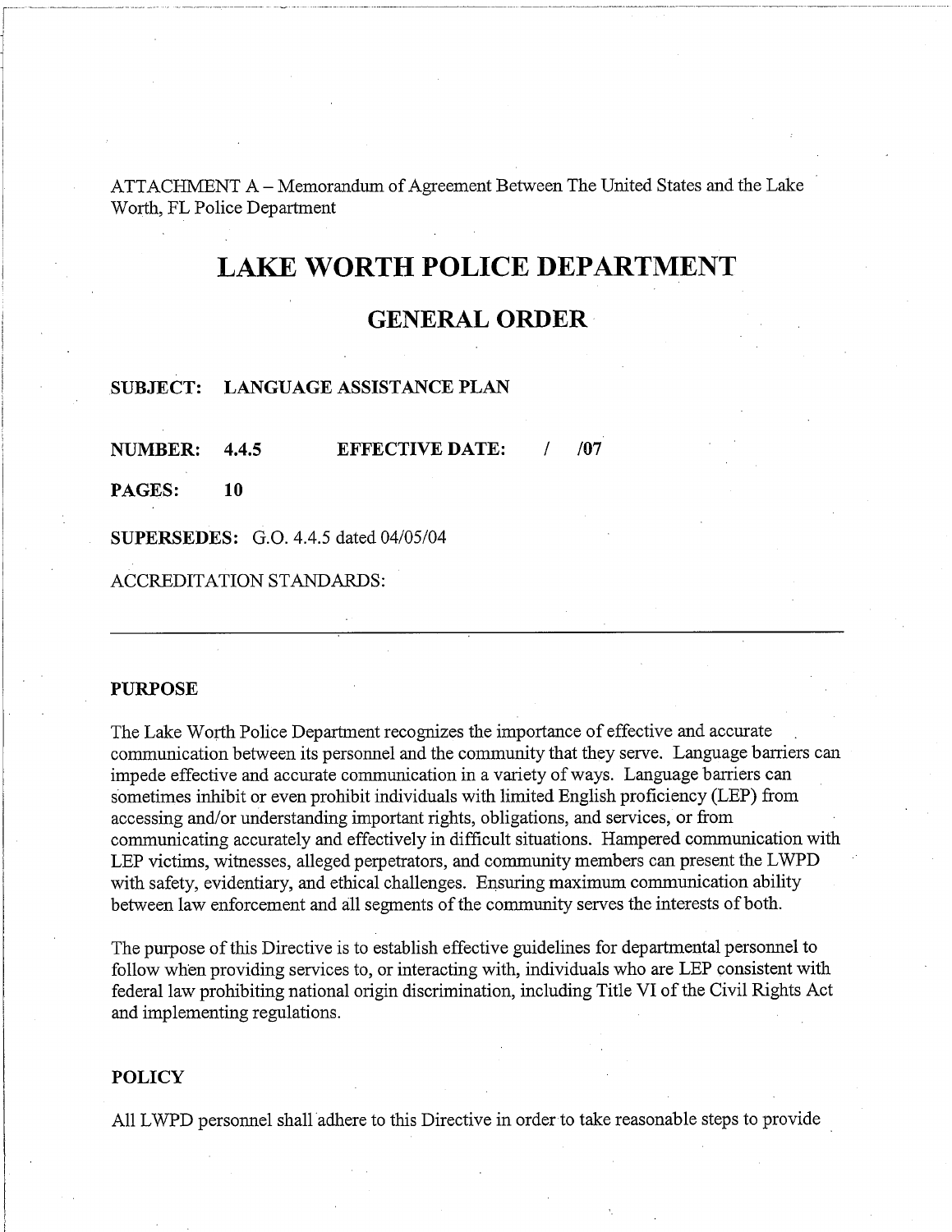timely meaningful access to LEP persons to the services and benefits the LWPD provides in LWPD-conducted programs or activities. All LWPD personnel shall provide free language assistance services to LEP individuals whom they encounter and whenever an LEP individual requests language assistance services. The LWPD personnel will inform members of the public that language assistance services are available free of charge to LEP persons.

It is important for all department members to become fully aware of the language assistance resources that are available to assist them in providing services to LEP persons.

#### **DEFINITIONS**

- A. Primary Language means the language in which an individual most effectively communicates. The LWPD personnel should avoid assumptions about an individual's primary language. For example, not all individuals from Central America speak Spanish fluently. Instead, some Central Americans may claim an indigenous language as their native tongue. The LWPD personnel will make every effort to ascertain an individual's primary language to ensure effective communication.
- B. Limited English Proficiency designates individuals whose primary language is not English and who have a limited ability to read, write, speak, or understand English. LEP individuals may be competent in certain types of communication *(e.g., speaking* or understanding), but still be LEP for other purposes *(e.g.,*reading or writing). Similarly, LEP designations are context-specific: an individual may possess sufficient English language skills to function in one setting, but these skills may be insufficient in other situations.
- C. Interpretation is the act of listening to a communication in one language (source language) and orally converting it to another language (target language) while retaining the same meaning.
- D. Translation is the replacement of written text from one language (source language) into an equivalent written text in another language (target language).
- E. Bilingual The ability to speak two languages fluently and communicate directly and accurately in both English and another language.
- F. LWPD Authorized Interpreter (LWPDAI) is a bilingual LWPD employee who has been authorized to interpret for others in certain situations.
- G. LWPD Authorized Interpreter List is an accounting of LWPD personnel who are bilingual and are authorized to act as volunteer interpreters. The Training Section will create and maintain the list and provide it to the LWPD 911 Communications Center.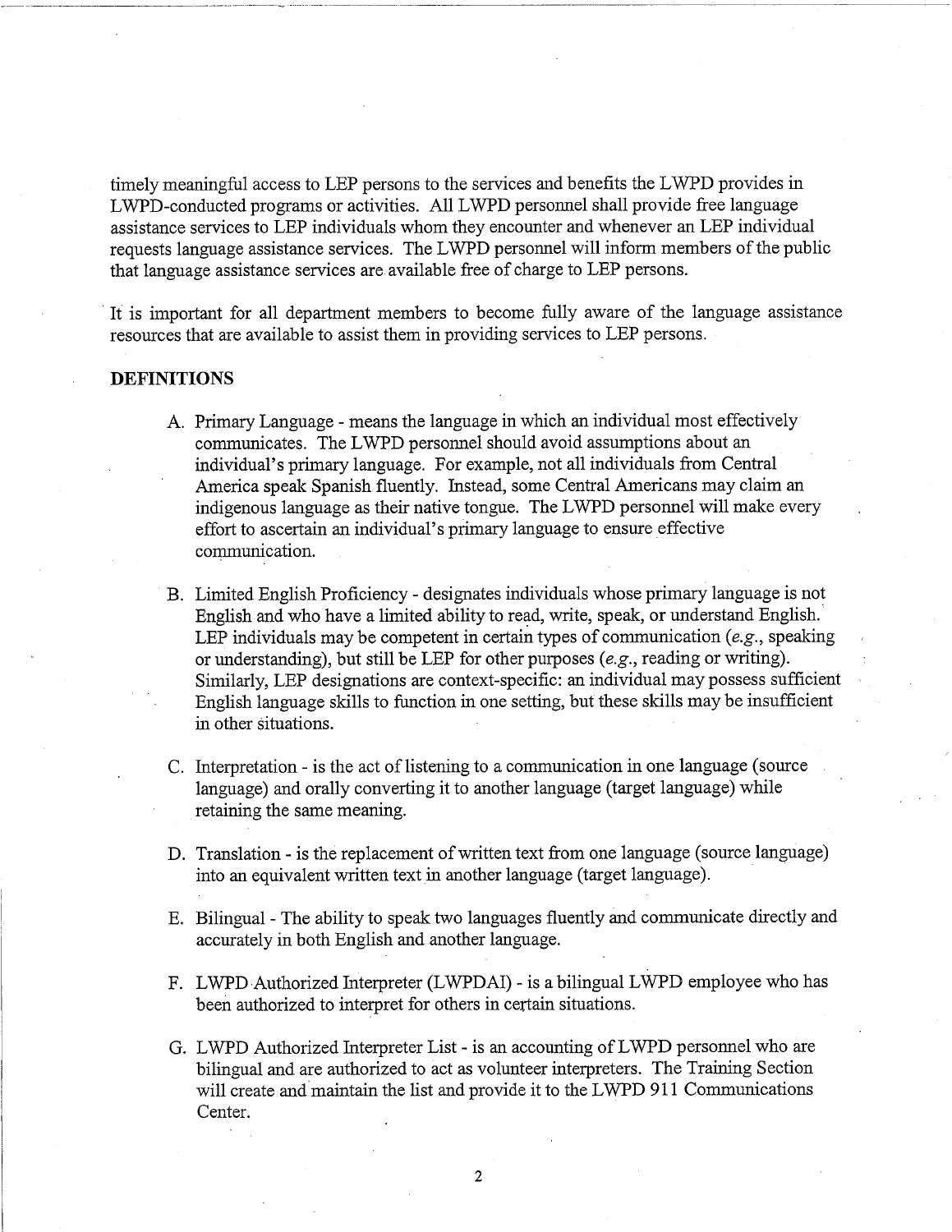# **PROCEDURE**

Department members will make reasonable efforts to ensure that police services are provided or accessible to LEP persons.

# **1. Identifying Individuals who need Language Assistance**

- **A.** Employees who have contact with LEP persons during the delivery of police services should immediately attempt to identify the primary language of the LEP person.
	- 1) Use language identification cards *(e.g.,*"I Speak Cards") whch invite LEP persons to identify their language needs to staff. LWPD officers and other employees who may have contact with LEP persons will carry language identification cards. An example of such a card from the US Census Bureau is available on the internet at: http://usdoi .gov/crt/cor/l3 166.htm.
	- 2) If the LEP person's language cannot be identified using the cards, employees should access telephonic interpretation services using the procedures described below.
	- 3) If relatives, friends, acquaintances or neighbors are present with the subject, inquire as to the primary language of the LEP person. However, family members, neighbors, fiends, acquaintances, bystanders, and children generally should not be used for interpretation.
- B. Employees will take reasonable measures to assist LEP persons.
	- 1) For emergency, exigent or critical services calls may be transferred to the department's 911 center, where immediate access to a telephonic interpretation service is available to provide interpretation.
	- 2) Contact other members of the department who are bilingual and may be able to respond to assist in the LEP person's primary language.
	- 3) Utilize the LWPDAI list to contact other members of the department who may be able to provide interpretation of the language spoken by the LEP persons.
	- 4) Mutual aid assistance may be requested from other area law enforcement agencies that may have qualified bilingual staff that could assist in providing police services to an LEP person.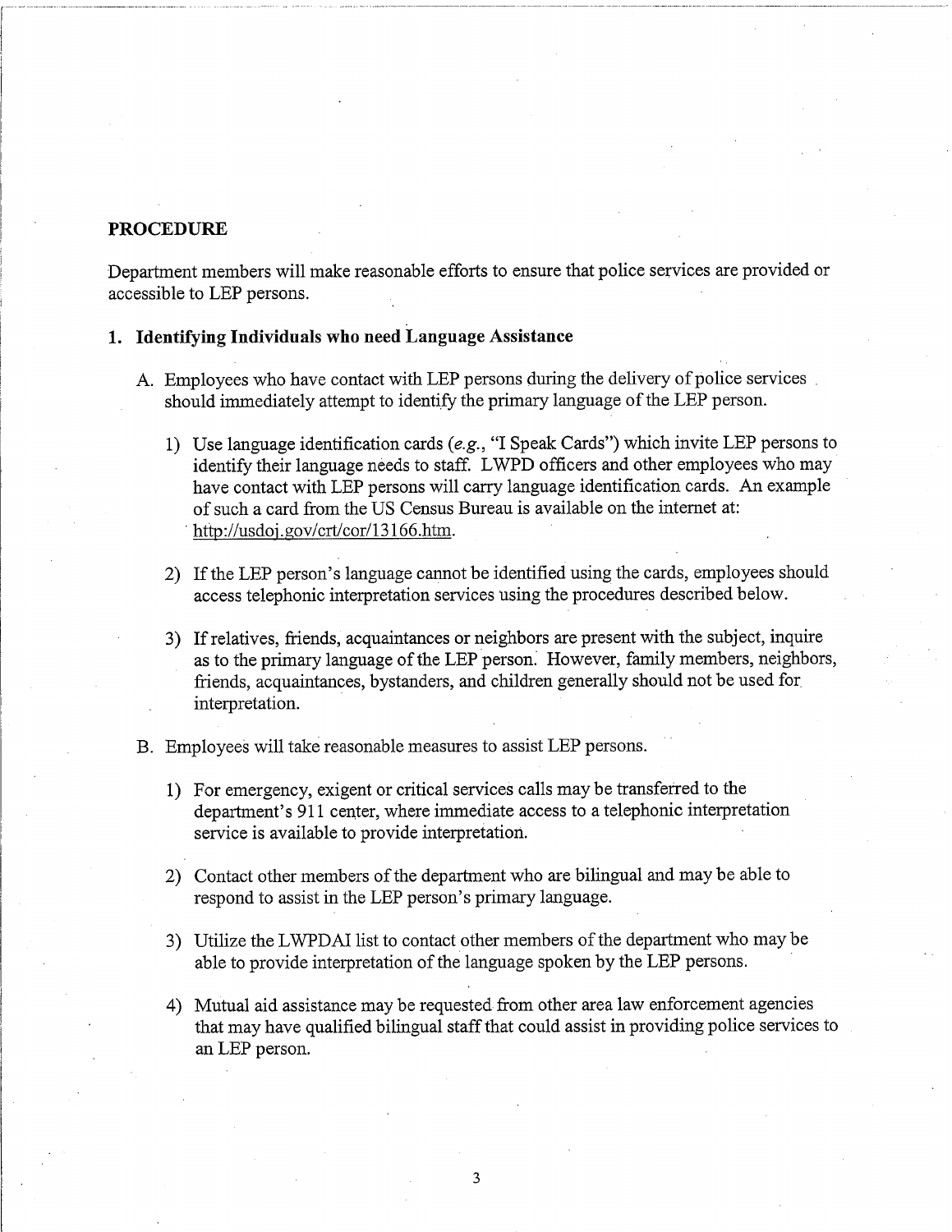# <sup>1</sup> **2. Procedures For Accessing Interpretation Services** - **Types of Language Assistance Available**

A. Civilian Emergency Calls to 9-1-1 - Telephonic Interpretation Services

1. 9-1-1 Communications with LEP Callers:

i

į.

When a 9-1-1 call-taker receives a call and determines that the caller is LEP, the call-taker shall inform the LEP caller that he or she will be placed "on hold." If the language is known, the call-taker shall immediately survey the Communications Center for an available and appropriate LWPDAI to respond. If a LWPDAI is available, the original call-taker will immediately transfer the LEP caller to the LWPDAI. The LWPDAI shall follow the standard operating procedures for all 9-1-1 calls.

If no available and appropriate LWPDAIs are present, the call-taker will contact the contracted telephonic interpretation service, directly via speeddial. Once a three-way call is established between the call-taker, the LEP caller, and the interpreter, the call-taker shall follow the standard operating procedures used for all 9-1-1 calls.

#### NOTE 1 – Notification by Dispatchers:

The call-taker will note in information sent to the radio dispatch that the 9- 1-1 caller is an LEP individual and indicate the language, so that this information is provided to responding LWPD personnel. Dispatchers will make every effort to dispatch a bilingual officer to the assignment, if available.

NOTE  $2 - In$ -house Language Capacity:

The LWPD will take reasonable steps to develop in-house language capacity in the Communications Center by hiring personnel with specific language skills. Using the assessment process described in Part 7 below, LWPD will determine its Communications Center staffing needs, and will work with the Personnel Department to recruit and hire qualified bilingual staff.

B. LWPD Personnel Requesting Interpretation Services:

1. Responding LWPD Personnel Responsibilities: LWPD personnel in the field in need of interpretation services will attempt to identify the LEP individual's primary language through the use of the language identification cards or other appropriate means and will immediately contact the LWPD Communications Center through a telephone or cellular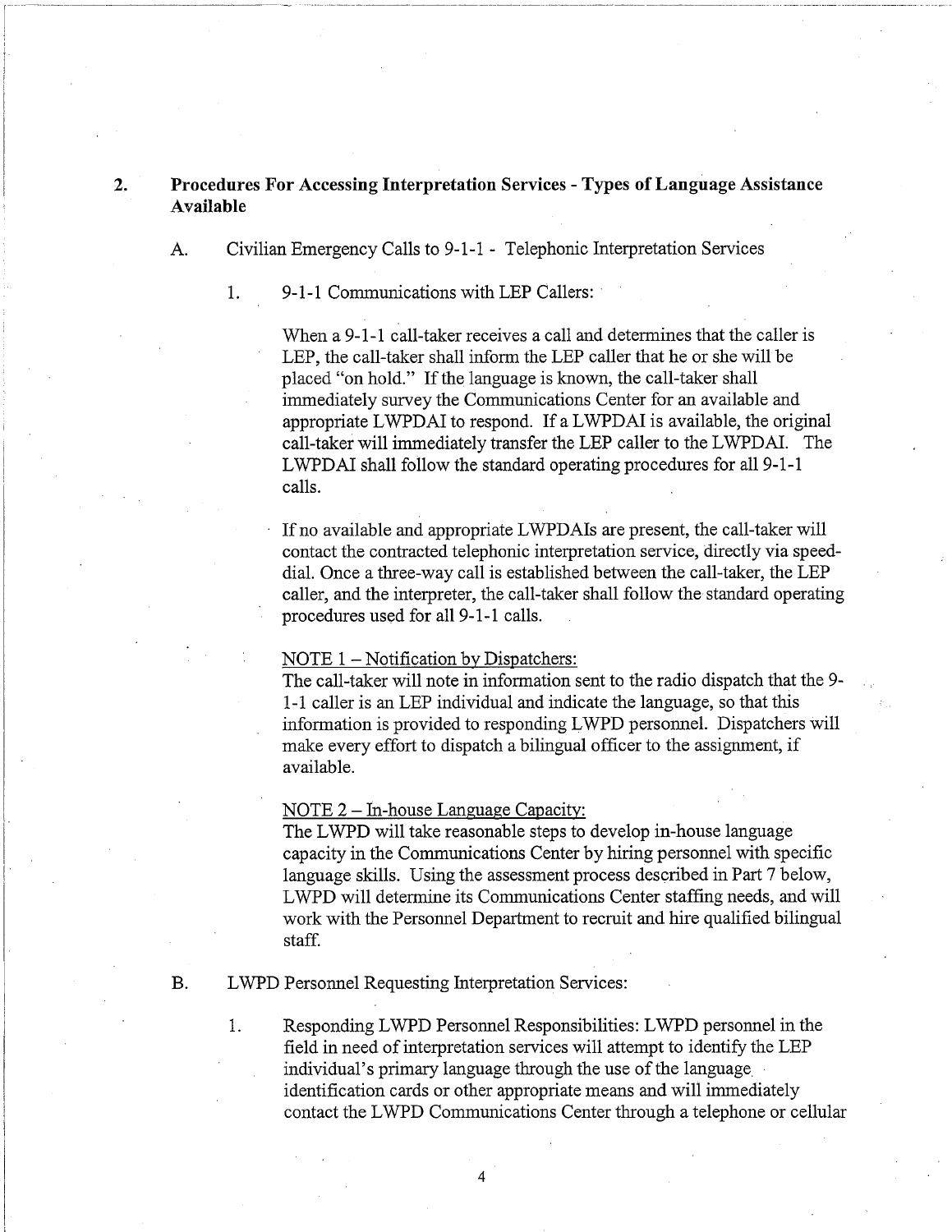phone and ask that an available LWPDAI be dispatched or that the LEP individual be transferred to the contracted telephonic interpretation service provider.

# NOTE 1 – Exigent Circumstances:

The LWPD personnel are expected to follow the general procedures outlined in this Directive; however exigent circumstances may require some deviations. In such situations, personnel are to use the most reliable, temporary interpreter available, such as bilingual LWPD personnel or other bilingual individuals (see NOTE 2). Examples may include the need to obtain descriptive information on a fleeing suspect, or identifying information of an injured person. However, once an exigency has passed, all personnel are expected to revert to the general procedures in this Directive.

NOTE 2 - Family, Friends and Bystanders:

In other than exigent circumstances, LWPD personnel should only use family, friends or bystanders for interpreting in very informal, nonconfrontational contexts, and only to obtain basic information at the request of the LEP individual. Using family, friends, or bystanders to interpret could result in a breach of confidentiality, a conflict of interest, or an inadequate interpretation. Barring temporary exigent circumstances involving immediate threat to health and safety while awaiting an appropriate interpreter, LWPD personnel should not use minor children to provide interpreter services.

2. Communication Center Responsibilities: The Communications Center personnel will consult the LWPDAI List to determine if a LWPDAI is available to respond to the assignment. If no LWPDAI is available, the Communications Center will contact the telephonic interpretation service provider.

C. Contracted/Qualified or Certified In-Person Interpretation Services:

Contracted in-person interpretation services shall be available to LWPD personnel when interacting with LEP individuals. While this service is available to all LWPD personnel, it is best suited for investigative units operating under nonemergency situations, such as witness interviews and criminal interrogations. Supervisory approval is required prior to engaging the services of a contracted or certified interpreter. A list of qualified or certified interpreters will be maintained by the Criminal Investigations Division Commander. The Communications Center personnel will be the central conduit for connecting personnel in the field to an appropriate interpreter after receiving proper supervisory approval.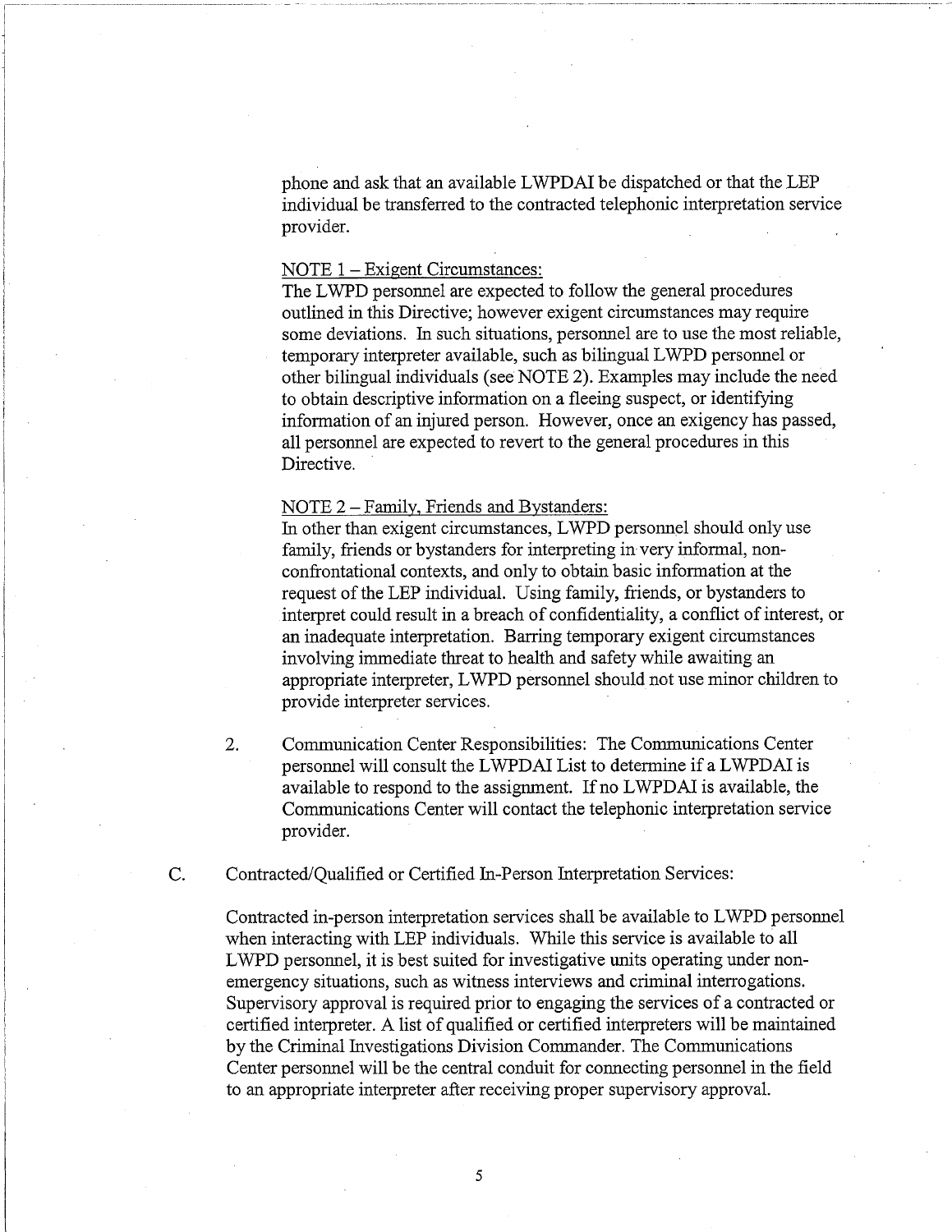1. Accessing Contracted In-Person Interpreters: LWPD personnel who believe they need this service will consult with the highest-ranking supervisor on location. If the supervisor concurs, the supervisor will contact the Communications Center personnel. The supervisor approving the request will provide the Communications Center personnel with the investigative officer's name, contact number, and exact location where the interpreter is expected (i.*e.,*the numerical address with room or floor numbers where the interpreter should report). The use of this service will be noted on the appropriate department report or log.

2. Communications Center Responsibilities: The Communications Center dispatcher at the direction of the commanding officer will contact the contracted in-person interpreter service, relay all information, and provide the location where the interpreter is needed. The dispatcher will obtain an estimated time of arrival (ETA) for the interpreter before ending the call and notify the officer/investigator. The in-person interpreter should be on location no more than two hours from the time of notification.

**3.**  Upon Arrival of Contracted or Certified In-Person Interpreter: Upon the arrival of the interpreter, the officer/investigator will verify or examine the interpreter's identification. The officer/investigator shall record the interpreter's name and company affiliation, if any, on the investigative report along with the interpreter's arrival and departure times. Once the interpreter is prepared, LWPD personnel will ask all questions through the interpreter.

#### NOTE:

It is LWPD personnel's responsibility to develop and ask any questions. Under no circumstances will an interpreter independently question a LEP individual. The interpreter's role is to serve as a neutral third party, taking care not to insert his or her perspective into the communication between the parties.

4. Conflict of Interest/Bias of Interpreter: If the officer/investigator believes that there is any conflict of interest with the assigned interpreter, bias, or any other reason why the interpreter should be recused, the officer/investigator shall consult with the highest ranking supervisor on location and the supervisor will decide if another interpreter is warranted. If this should occur, the supervisor will forward a memorandum to the departmental LEP Coordinator identified below in Part 7 for appropriate follow-up and review.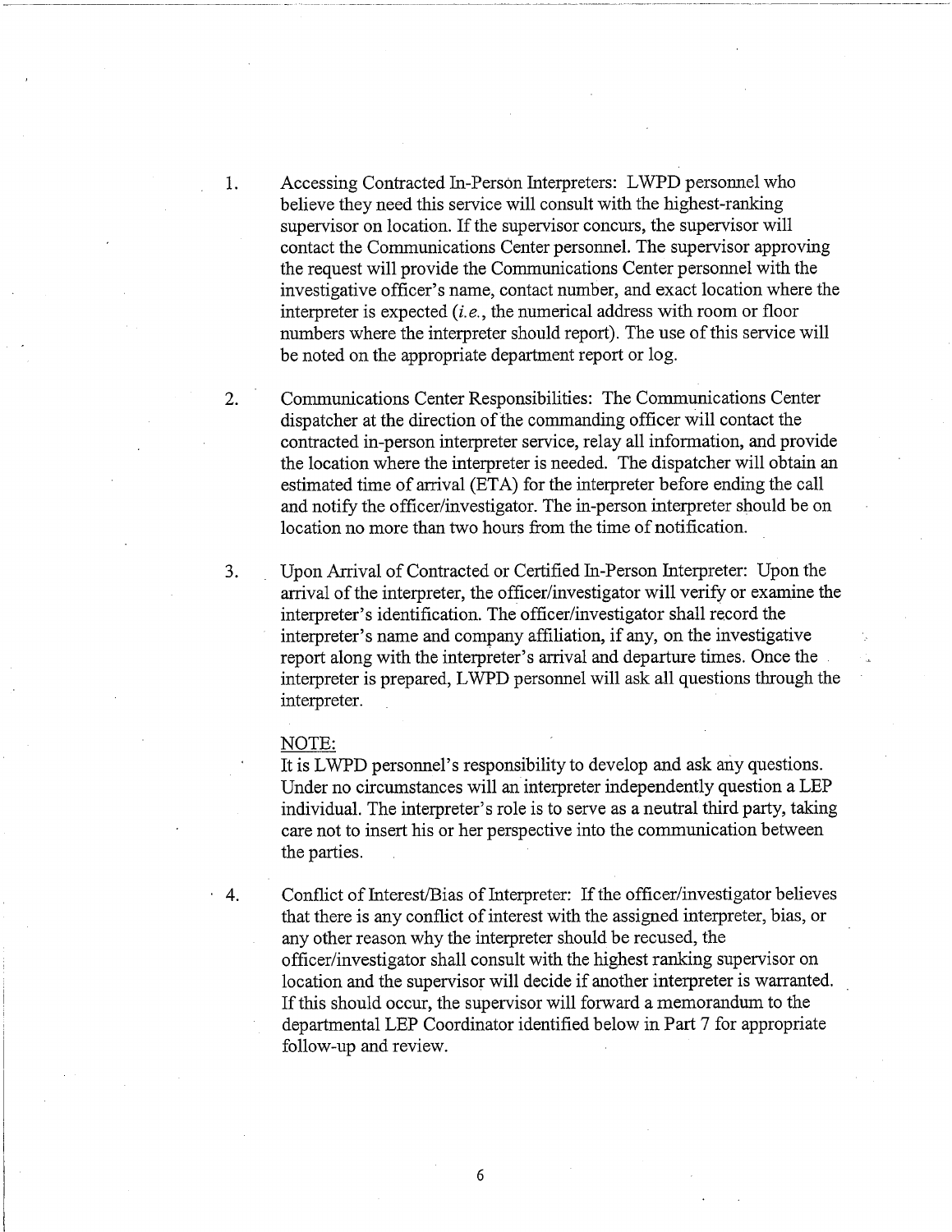# **3. INTERROGATION, INTERVIEWS, AND COMPLAINTS**

A. Criminal Interrogations and Crime Witness Interviews: These scenarios potentially involve statements with evidentiary value upon which a witness may be impeached in court. As such, accuracy is a priority. Moreover, a failure to protect the rights of LEP individuals during arrests and interrogations presents risks to the integrity of the investigation. The LWPD personnel must recognize that miscommunication during the interrogations or crime witness interviews may have a substantial impact on the evidence presented in any related criminal prosecution. A qualified interpreter shall be used for any interrogation or taking of a formal statement where the suspect or witness' legal rights could be adversely impacted. Because of the dual role a LWPDAI may have when conducting interrogations and simultaneously acting as an interpreter, LWPDAIs should only be used as interpreters during interrogations if they have identified themselves to the interviewee as officers or employees of the Department and are trained in using proper interpretation protocols. Preferably the interpreter will be certified or recognized by the local court as a qualified interpreter.

#### NOTE:

*Mivanda* warnings, and all other vital written materials, will be available to the suspect or witness in his or her primary language. In the case of a language into which forms have not been translated and in the case of illiteracy, forms will be read to the suspect or witness in his or her primary language by a qualified interpreter, such as a LWPDAI or the contracted interpretation services.

B. Complaint Procedures for LEP Persons: Any LEP individual who wishes to file a complaint with the LWPD regarding language access, or the discharge of LWPD's duties, shall be provided with the translated Citizen Complaint Form and such complaints will be investigated in accordance with LWPD policy. Citizen Complaint Forms shall be available in Spanish, Haitian Creole, and other languages as appropriate. Contracted in-person interpretation services or a LWPDAI not involved in the underlying complaint will be utilized when conducting any interviews of LEP complainants or witnesses.

# **4. PROCEDURES FOR ACCESSING DOCUMENT TRANSLATION SERVICES**

A. Identification and Translation of Vital Documents: The Commanding Officer of the Community Involvement Division, with assistance fiom other Department Commanders, shall be responsible for classifying all documents as vital or non-vital, and determining into what languages the vital documents should be translated. The Community Involvement Commander will assess demographc data, review contracted language access services utilization data, and consult with communitybased organizations to make an informed decision on which languages and in what quantities documents should be translated. The Commanding Officer will be

 $\overline{7}$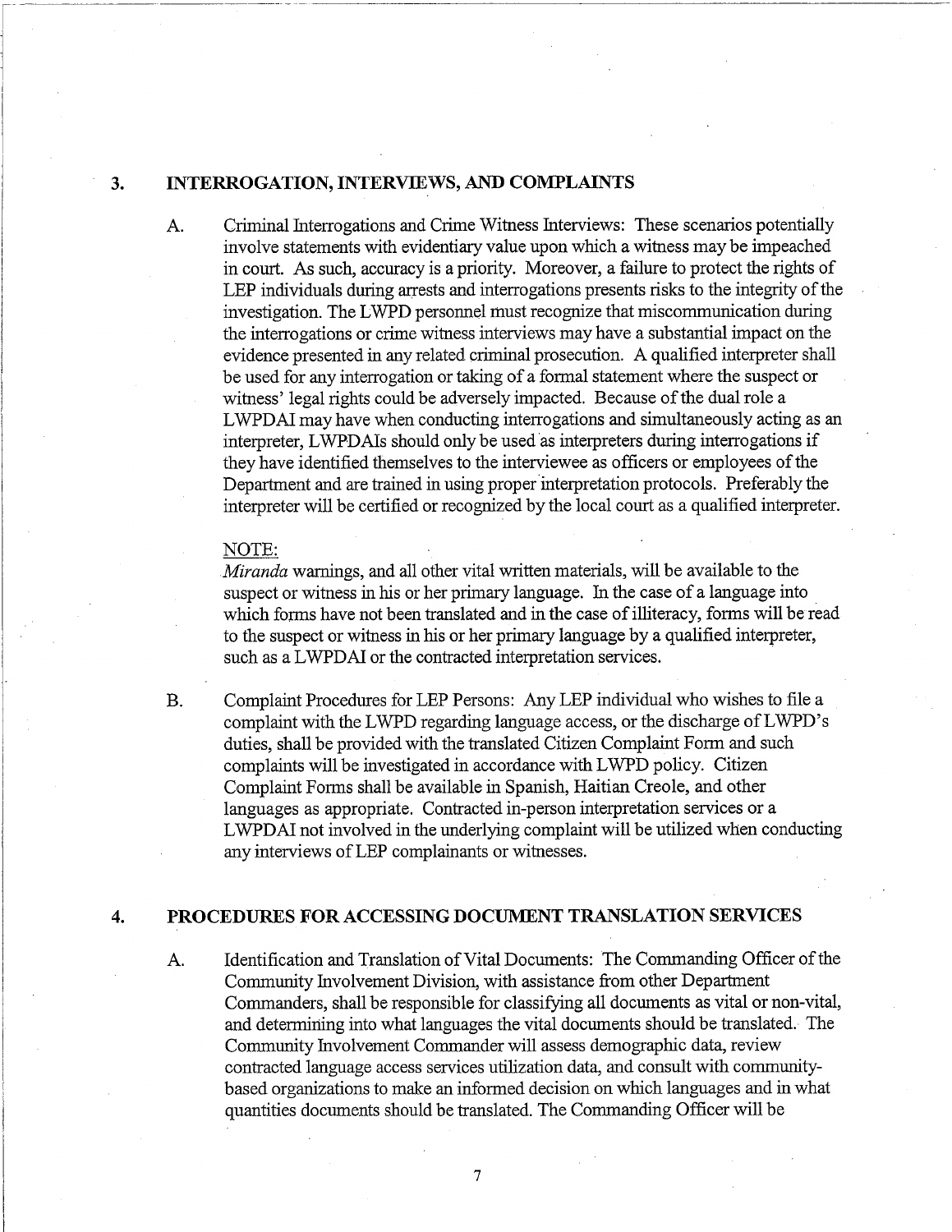responsible for having the documents translated and distributed to LEP communities. The Community Involvement Division will serve as the central repository of all translated documents and make them available to LWPD personnel and nembers of the public on request.

- B. Requests by Other Units for Document Translation: Although the Community Involvement Division shall be the central conduit for document translation, all LWPD personnel shall have access to ths service through the following procedures:
	- 1. Commanding Officers: Should a Commanding Officer identify a need for a specific document to be translated, a memorandum will be forwarded to the Commanding Officer of Community Involvement for review, approval and translation.
	- 2. Translation of Investigative Documents: Should an investigator need a note, letter, or other document translated for an investigation, a memorandum will be forwarded to the Commanding Officer of Criminal Investigations Division with a *copy* of the original note, letter or other document to be translated.

#### **5. Notifying the Public about LWPD's Language Services**

- A. Signage: In the LWPD building lobby, notice shall be posted in the most commonly spoken languages stating that interpreters are available free of charge to LEP individuals. The LWPD shall also maintain translated written forms and documents for LEP individuals as identified above. A list of these documents and forms along with the available languages will be maintained by the Community Involvement Division. Notification of the availability of translated forms and documents will be posted in the public lobby to inform LEP persons about forms that are translated. In the case of illiteracy or languages into which written materials have not been translated, such forms and documents will be read to LEP individuals in their primary languages.
- B. Commanding Officer Responsibilities: The commanding officer of each Division or Section of the LWPD with direct public access shall ensure that the signage is posted and visible to the general public.

# **6. Training: Language Assistance Policy.and Interpreter Skills**

A. LEP Policies: The LWPD will provide periodic training to personnel about LWPD's LEP policies, including how to access LWPD-authorized, telephonic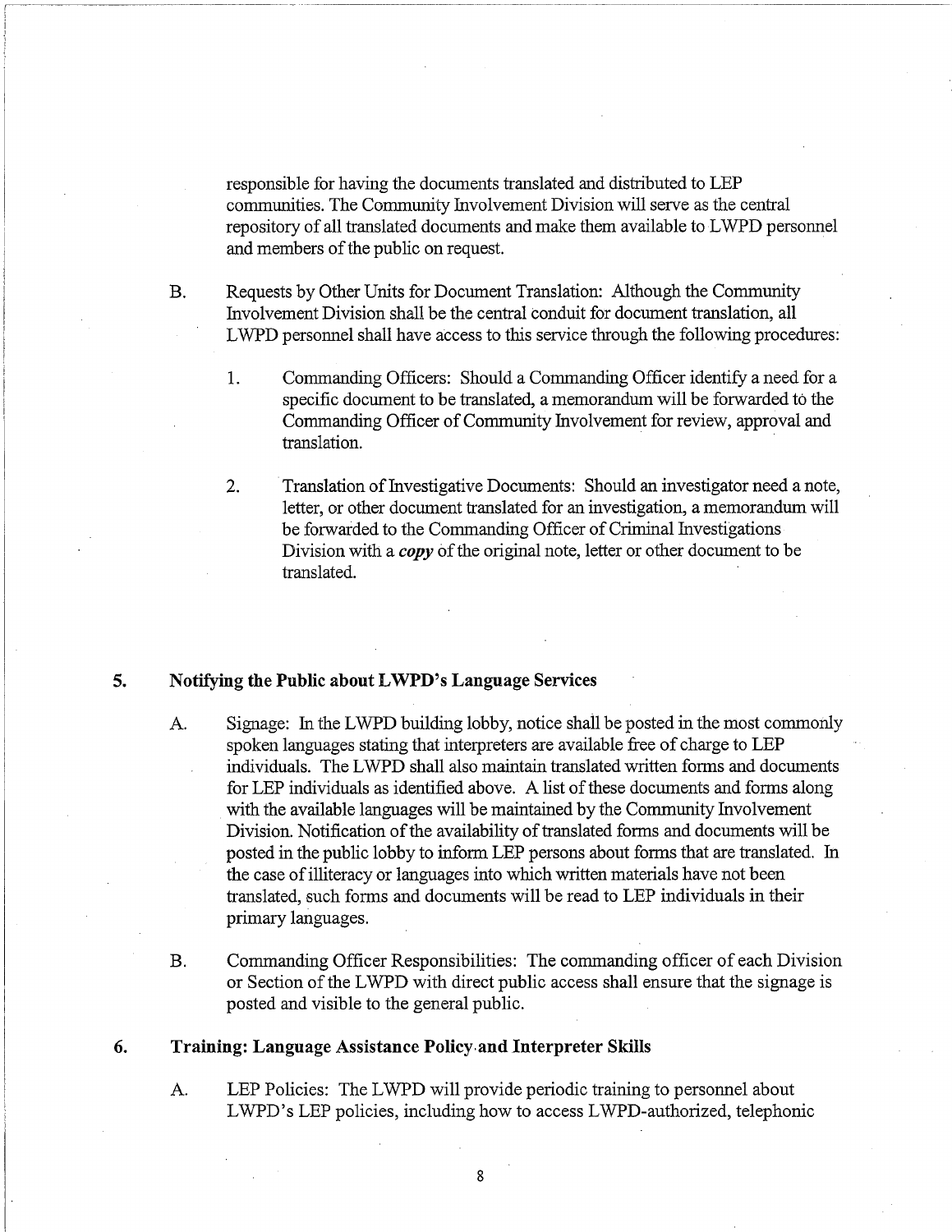and in-person interpreters. The LWPD shall conduct such training for new recruits during their orientation or field training program, as part of an in-service training session, and at roll call for officers at least every two years. In-service and/or roll call training shall initially be conducted within 180 days of the effective date of this Directive.

B. Competency of Interpreters:

The LWPD personnel identified as bilingual who are willing to act as LWPDAI's will have their language skills assessed, using a structured assessment tool, by a review committee composed of professional interpreters and appointed by the Community Involvement Division Commander. The Training Bureau shall be responsible for maintaining a record of qualifications, training or certifications that the interpreter has received. For contracted interpretation services, the LWPD will utilize qualified interpreters from the list of interpreters provided by the local court administrator

#### 7. **Monitoring and Updating Language Assistance Efforts**

- A. LEP Coordinator: The Community Involvement Division Commander is the LWPD's LEP Coordinator who is responsible for coordinating and implementing all aspects of the LWPD's services to LEP individuals.
- B. Community Review: The Commanding Officer of the Community Involvement Division shall assess demographic data, review contracted language access services utilization data, and consult with community-based organizations annually in order to determine if there are additional languages into which vital documents should be translated.
- C. Documents: The Commanding Officer of the Community Involvement Division will be responsible for annually reviewing all new documents issued by the LWPD to assess whether they should be considered vital documents and be translated.
- D. Collection of LEP Contact Data: The Commanding Officer of Administrative Service (Communications Center/Police Radio) will be responsible for collecting LWPD LEP contacts. This data may be collected through the review of Communication Center Computer Aided Dispatch records (LWPDAI usage) and billing statements submitted by the contracted telephonic and other contracted inperson service providers.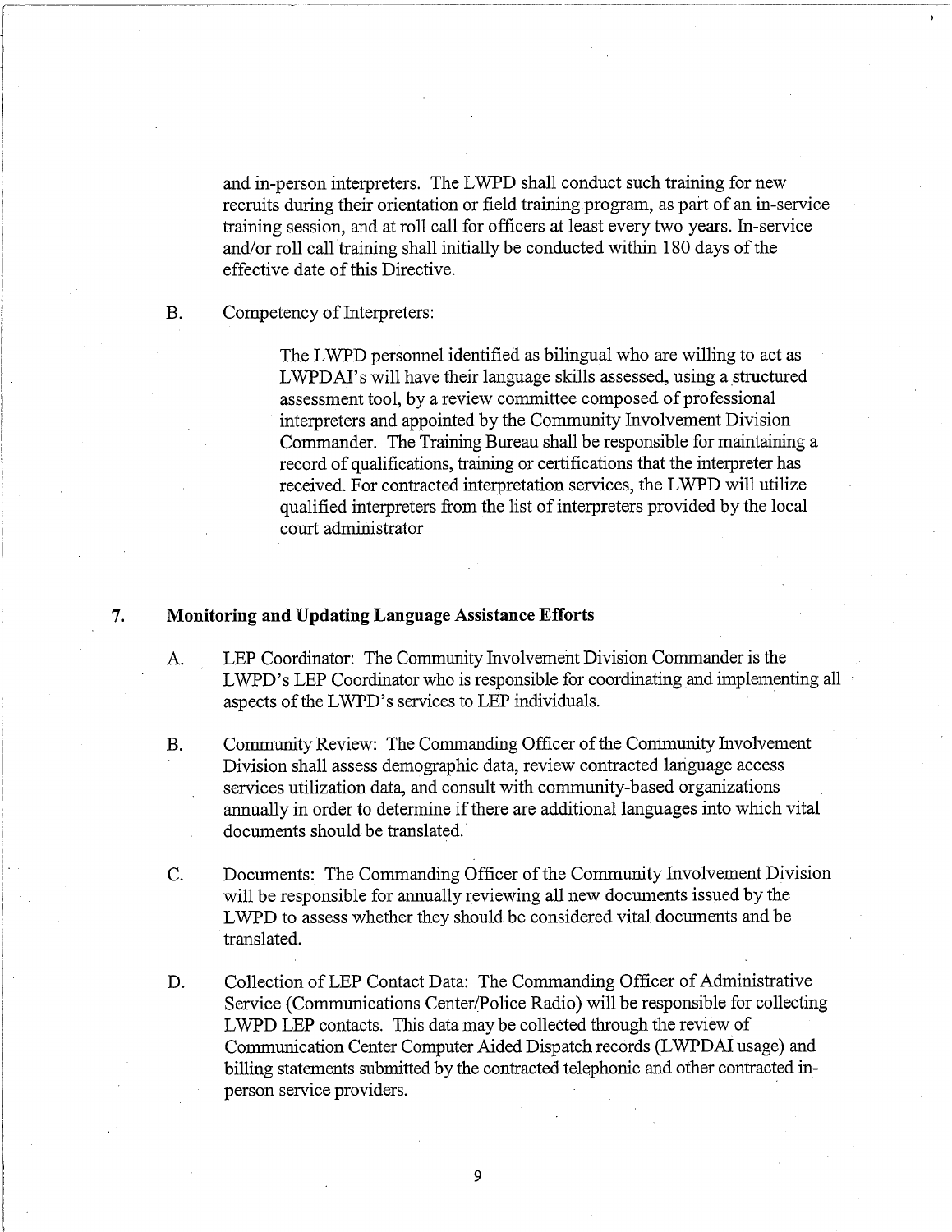1. Tracking and Analysis of LEP Data: The Community Involvement Division Commander or their designee shall be responsible for assessing demographic data, reviewing contracted language access services utilization data, and consulting with community-based organizations to ensure that the LWPD is providing meaningful access to LEP persons to the services and benefits the LWPD provides in all LWPD-conducted programs or activities.

2. Complaint or Incident Reports:

a. Officer Responsibilities: If during the course of handling an assignment where the responding officer either utilized his or her bilingual skills, the services of a LWPDAI, an in-person interpreter, or the telephonic interpreter service, the letters "LEP" in large bold letters shall be inserted in the report or remarks section.

By Order Of: William E. Smith  $3 - 13 - 07$ Chief of Police